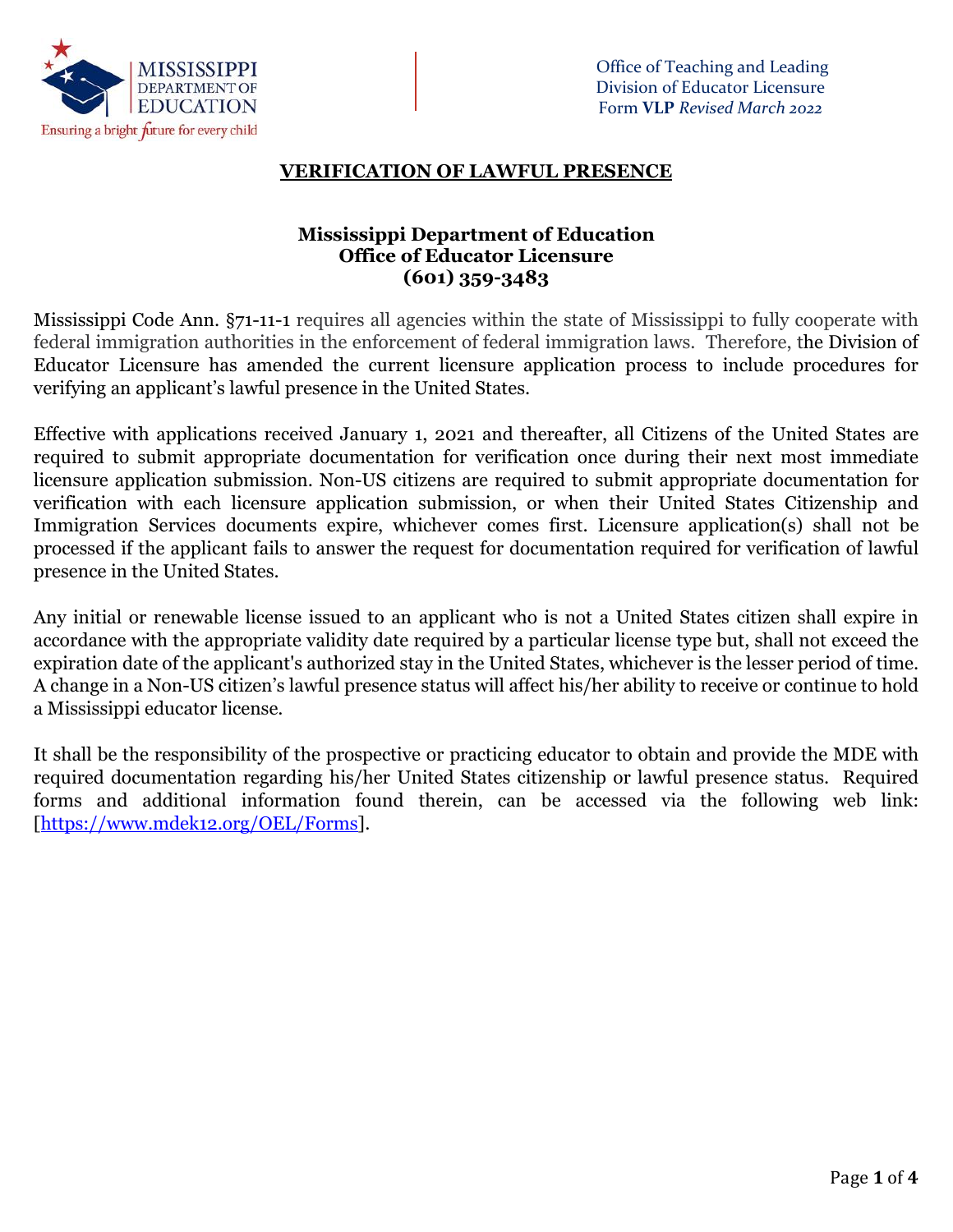

#### **VERIFICATION OF LAWFUL PRESENCE**

*(Please use black ink or type)*

Please print your legal name legibly in the spaces indicated.

| Title                                        | Last Name |                          |
|----------------------------------------------|-----------|--------------------------|
| $\square$ Mr. $\square$ Ms. $\square$ Dr.    |           |                          |
| <b>First Name</b>                            |           | Middle Name              |
| Social Security Number or Educator ID Number |           | Date of Birth (MM/DD/YY) |
|                                              |           |                          |

I am submitting the following required Verification of Lawful Presence (VLP) documentation:

☐This completed form; **AND**

☐The completed and notarized Affidavit (see important instructions at link below); **AND**  $\Box$ A copy of the ID used in completing the Affidavit and presented to the notary for validation.

*These documents must be uploaded through the Correspondence section of your educator licensure account at [https://sso.mde.k12.ms.us/Login/Login.aspx.](https://sso.mde.k12.ms.us/Login/Login.aspx) When uploading documents, please ensure that all documents are uploaded as a PDF.* 

**The Verification of Lawful Presence (VLP) Documentation has three (3) required components. All three (3) documents must be submitted to fulfill the VLP requirement.**

- **1. This form AND**
- **2. The completed and notarized Affidavit AND**
- **3. A copy of the valid ID used in completing the Affidavit. See instructions below to ensure you use the correct ID for verifying lawful presence in the United States in accordance with state and federal laws based on your citizenship status.**

**Failure to provide all three (3) documents shall result in an application being placed in pending status until received.**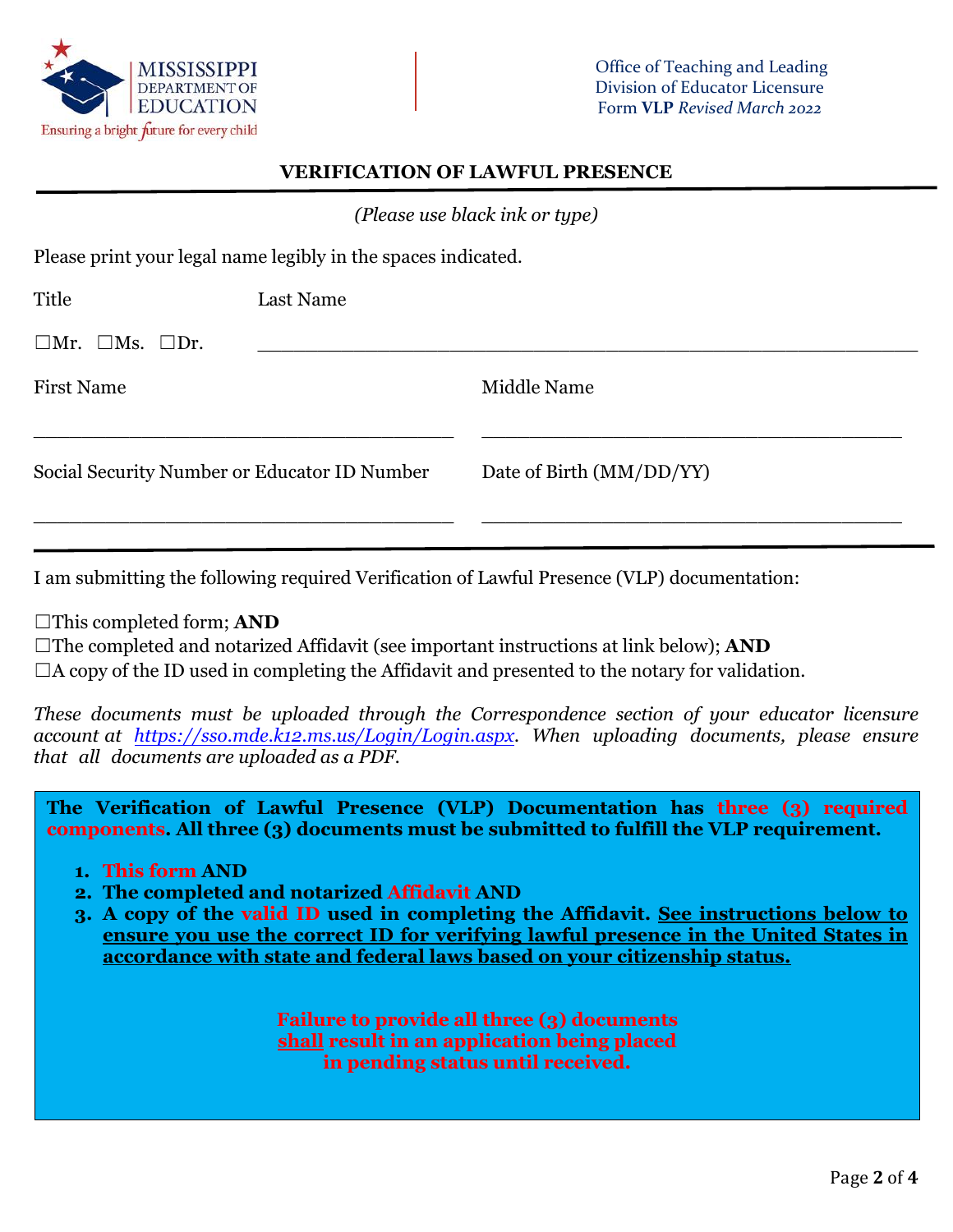

# **Affidavit for Verification of Lawful Presence**

By executing this affidavit under oath, as an applicant for a **Mississippi Educator License**, as from the **Mississippi Department of Education**, the undersigned applicant verifies **one of the following** with respect to application for a public benefit:

- 1) ☐I am a United States Citizen; **OR**
- 2)  $\Box$ I am a legal permanent resident of the United States; **OR**
- $3)$   $\Box$ I am a qualified alien or non-immigrant under the Federal Immigration and Nationality Act with an alien number issued by the Department of Homeland Security or other federal immigration agency. My alien number issued by the Department of Homeland Security or other immigration agency is: \_\_\_\_\_\_\_\_\_\_\_\_\_\_\_\_\_\_\_\_\_\_\_\_\_\_\_\_\_\_\_\_\_\_\_\_\_\_\_\_.

The undersigned applicant also hereby verifies that he or she is 18 years of age or older and has provided at least one secure and verifiable document with this affidavit.

# **The secure and verifiable document provided can be classified as**:

In making the above representation under oath, I understand that any person who knowingly and willfully makes a false, fictitious, or fraudulent statement or representation in an affidavit shall be guilty of a violation of Mississippi Code Ann. § 97-7-10, and face criminal penalties as allowed by such criminal statute.

\_\_\_\_\_\_\_\_\_\_\_\_\_\_\_\_\_\_\_\_\_\_\_\_\_\_\_\_\_\_\_\_\_\_\_\_\_\_\_\_\_\_\_\_\_\_\_\_\_\_\_\_\_\_\_\_\_\_\_\_\_\_\_\_\_\_\_\_\_\_\_.

Executed in \_\_\_\_\_\_\_\_\_\_\_\_\_\_\_\_\_\_\_ (city), \_\_\_\_\_\_\_\_\_\_\_\_\_\_\_\_\_\_\_\_\_\_\_ (state).

\_\_\_\_\_\_\_\_\_\_\_\_\_\_\_\_\_\_\_\_\_\_\_\_\_\_\_\_\_\_\_ Signature of Applicant

## SUBSCRIBED AND SWORN Printed Name of Applicant BEFORE ME ON THIS THE

\_\_\_\_\_\_\_\_\_\_\_\_\_\_\_\_\_\_\_\_\_\_\_\_\_\_\_\_\_\_\_

 $\mathrm{DAY \, OF}$   $\longrightarrow$  , 20

\_\_\_\_\_\_\_\_\_\_\_\_\_\_\_\_\_\_\_\_\_\_\_\_\_\_\_\_\_\_\_\_

NOTARY PUBLIC My Commission Expires: \_\_\_\_\_\_\_\_\_\_\_\_\_\_

Signature of Notary